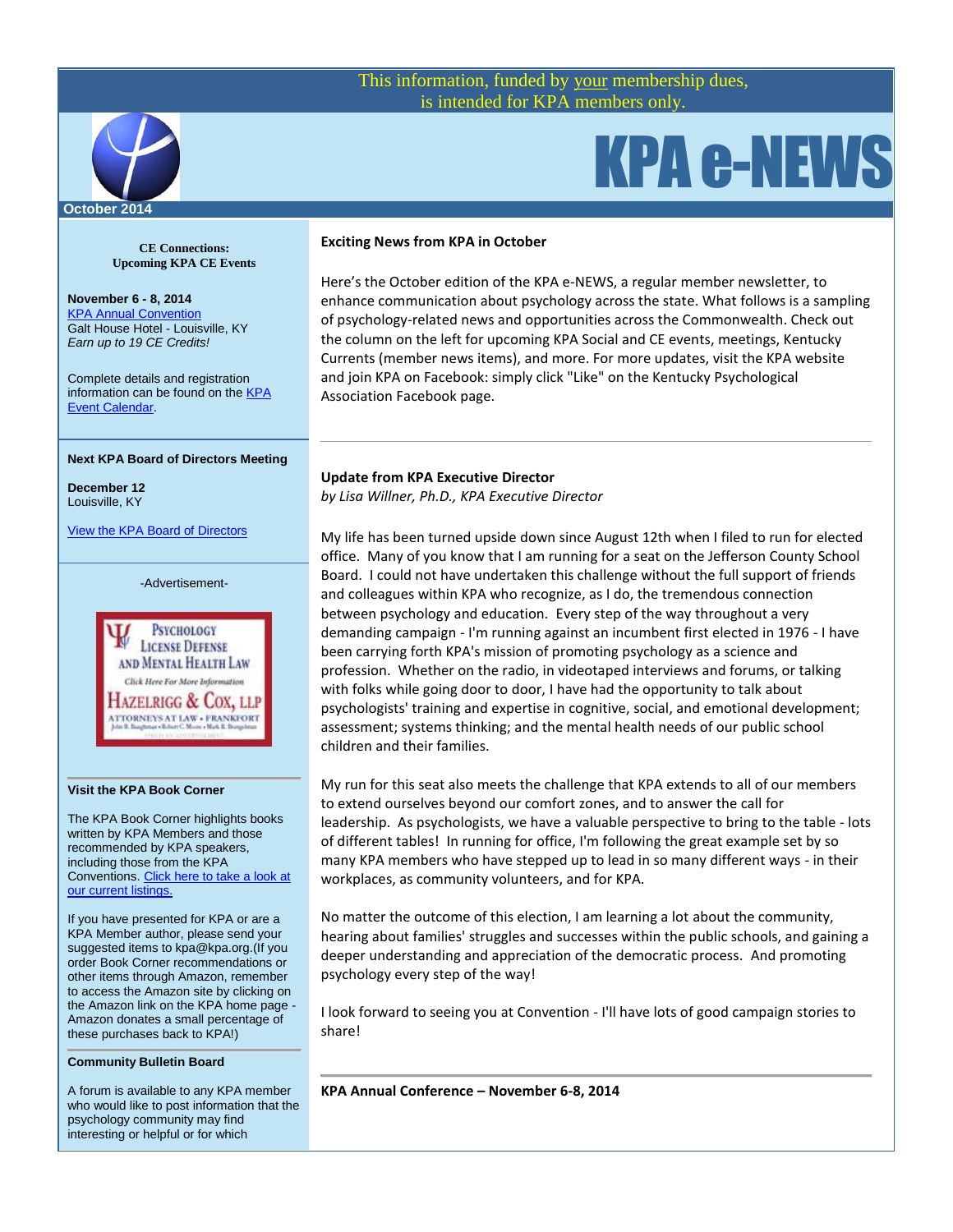psychology input is requested. Visit the **[Community Bulletin Board](http://kpa.site-ym.com/forums/)** to view current messages or to post a new message.



Our condolences to **Dr. Kim McClanahan** and her family upon the death of her father, Adrian McClanahan, on October 28th. Mr. McClanahan was 97. Kim McClanahan is a longtime KPA member, Executive Director of Pathways Community Mental Health, KPA Northern regional rep, and chair of the KPA Ethics Committee. Please keep Dr. McClanahan and her family in your thoughts.

Congratulations to **Eric Russ, Ph.D.** and **Brigid Kleinman, Ph.D.** on the birth of their son, Connor!

Congratulations to **Tony Sheppard, Psy.D.**, on being appointed to a 2-year term as Chair of the International Board for Certification f Group Psychotherapists (IBCGP)!

Congratulations to **Dr. Kim McClanahan** on her induction into the Morehead State University Alumni Hall of Fame in October of this year. [Click here](http://www.kpa.org/default.asp?) to view a photo of Dr. McClanahan receiving the award.

### **Members in the Media**

The following members appeared on "Let's Talk" at 970AM WGTK with fellow KPA member Stan Frager, Ph.D.

The 2014 KPA Annual Conference is next week! Join us Galt House in downtown Louisville on November 6-8. The conference title is "*Psychologists as Collaborators: Partnering to provide comprehensive care*." Online registration has closed but onsite registration is available and will open at 7:45am daily. For complete details, click on the [Convention homepage.](https://kpa.site-ym.com/general/custom.asp?page=2014Convention)

KPA will continue to accept volunteer sign-ups through the weekend. The KPA Volunteer Student Program provides free admission for students who assist with workshops, registration desk, and with pre-Convention preparations; work 1/2 day, attend 1/2 day FREE! To sign up, fill out the volunteer form [here.](https://kpa.site-ym.com/?ConvVolStudent)

#### **Election Results: 2015 KPA Board of Directors**

Congratulations and thank you to all of the candidates for your willingness to serve KPA and its members! Newly elected to the 2015 KPA Board of Directors are:

## **Officers**

**President‐Elect:** Amanda W. Merchant, Ph.D. **Treasurer:** David Hanna, Ph.D.

#### **Regional Representatives**

**Central:** Jon Urey, Ph.D. **Greater Fayette:** Michael DiBiasie, Ph.D. **Northern:** Lori Bradbury‐Robinson, Psy.D.

#### **Board Representative**

**Early Career Psychologist Representative:** Eric Russ, Ph.D.

#### **Interest Section Representatives**

**Education and Training Section Representative:** Steve Katsikas, Ph.D.

**Health Psychology Section Representative:** Erica Adams, Ph.D.

**KPAGS Representative:** Miriam Selph, M.A.

# **An Update From Your New Early Career Psychologist Committee Chair** *by Elizabeth Cash, Ph.D.*

I am pleased to introduce myself as the new Chair of the Early Career Psychologist (ECP) Committee for KPA. I became a student member of KPA in 2005 and have benefitted immensely from the resources and support continually made available by this organization. As I began my career as a new clinician in an academic setting, I learned how important it is to establish a network of peers and mentors who could provide the help and information I needed. I am excited to transition into this new role as a Committee Chair, and I hope to be able to extend the support of KPA to even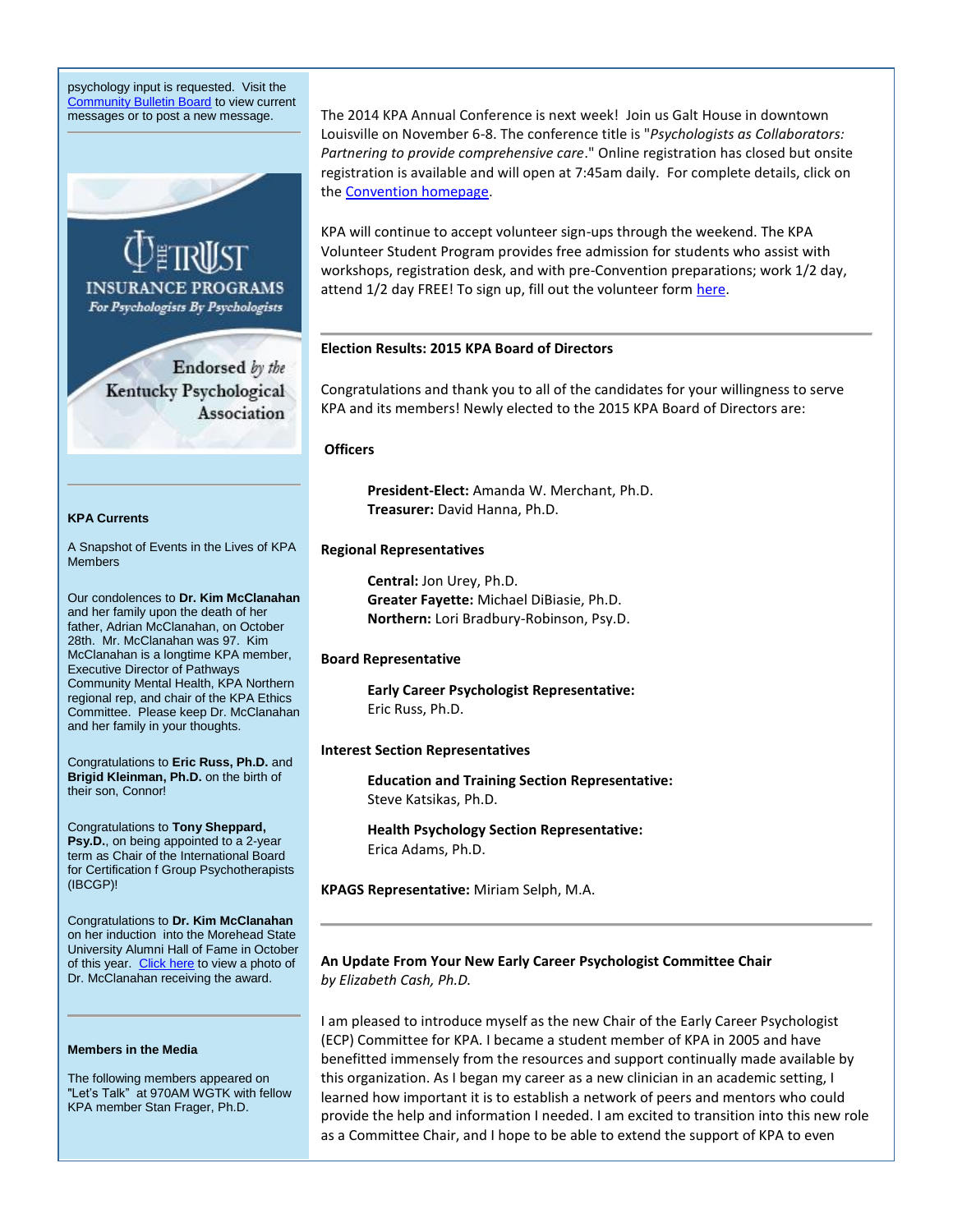**Eva Markham, Ed.D.**, discussed Tourette Syndrome

**Sarah Shelton, Psy.D., M.P.H., M.S.C.P,**  discussed Child Abuse

**Dustin Wygant, Ph.D.**, discussed Psychopathic Personalities

**Kathryn Hopkins, M.Ed.**, discussed Bullying

*Please send your announcements to kpa@kpa.org so that your news may be shared with the KPA membership.* 

#### **KPA Interest Sections**

Joining KPA Interest Sections is free and participation on the listservs is an exclusive member benefit. Many ideas, resources, and requests for treatment recommendations and other opportunities flow through the KPA listservs daily. Here is an excerpt from a post on the KPA Clinical listserv: "Thank you to everyone who shared their experiences with me. I was quite surprised at the variability of your responses.....Nice to have a community to call on for advice when such situations arise!" If you want to expand your resources and deepen your own sense of community within KPA, visit the KPA Interest Section webpage for instructions on how to join a KPA Interest Section.

**Interest Section Details** [Listserv Details](http://www.kpa.org/?page=ListservTransition)

#### **Join KPA and KPAGS on Facebook!**

KPA has always been an organization that works to be inclusive of all psychologists in the state. Kentucky Psychological Association is officially on the popular social networking site, Facebook.com, and currently has 646 "friends". All you need to do to join the Kentucky Psychological Association on Facebook is to select the "Like" button after finding our group on Facebook. Please be sure to search for "Kentucky Psychological Association "and review the KPA Social Media/Forum Policy. The KPA Graduate Students (KPAGS) are also on Facebook! Stay up to date with the latest KPAGS news and communicate with other psychology graduate students from around the state! Click here to join KPAGS on Facebook:

<https://www.facebook.com/MyKPAGS>

#### **Advertise in the KPA e-Newsletter!**

The bi-monthly editions of the KPA e-

more early career members.

Early career psychologists are doctoral and master's level clinicians who have earned their terminal degree within the past seven years. ECPs are widely regarded as the future of the field, the ones with the motivation, energy and power to effect real change in the profession. Early advocacy and engagement is therefore vital during this phase in our careers. The KPA ECP Committee is designed to support and meet the unique needs of these members and help facilitate engagement efforts. We hope to encourage professional development and increased involvement for all of KPA's ECP members. We continue to work toward re-establishing the mentoring program, and are developing a platform that will establish and facilitate consultation groups. We are also planning a few social and networking events in the coming months, so be on the lookout for those invitations!

We want to be able to provide information and resources pertinent to our members' development. We are always open to ideas from our ECP members. To let us know what you feel is most important, please take a few moments to complete the survey available on the [ECP webpage,](http://www.kpa.org/?page=128) or feel free to contact me directly [\(lizdcash@gmail.com\)](mailto:lizdcash@gmail.com).

We have great potential to influence the profession in our state, and our committee is one of the most important resources for new clinicians as they transition into their careers. We aim to increase our productivity, and are seeking motivated members who want to become more involved. If you are interested in joining the ECP committee, please let us know! You can contact me directly, or sign up at our information booth at the Convention. We plan to have resources for ECPs available at our booth, and your committee members will be available, so please stop by!

I hope to meet you personally at the Convention and the KPA Reception for Newly Licensed Psychologists on Friday, November 7!

#### **Reception to Honor New Licensed Psychologists**

We hope you will attend the reception to honor newly licensed psychologists will be held during the KPA convention on Friday, November 7 at 5 pm, in the Rivue Tower – Waterford Room of the Galt House Hotel.

This reception is a great way to relax at the end of the convention day and spend a happy hour with fellow KPA members. You will have the opportunity to network with members and establish new connections with fellow ECPs. To help get the conversations started, KPA is offering one free drink ticket to all ECPs!

An array of hors d'oeuvres will also be served, with vegetarian options, and there is a cash bar.

### **APA Council Representative Report**

*by David T. Susman, Ph.D.*

At its August 2014 meeting at the APA Convention in Washington, DC, APA's Council of Representatives approved several proposals recommended by the Good Governance Project (GGP) Implementation Work Group (IWG) to streamline APA's governance system and make it more inclusive. The GGP model, seeks primarily to increase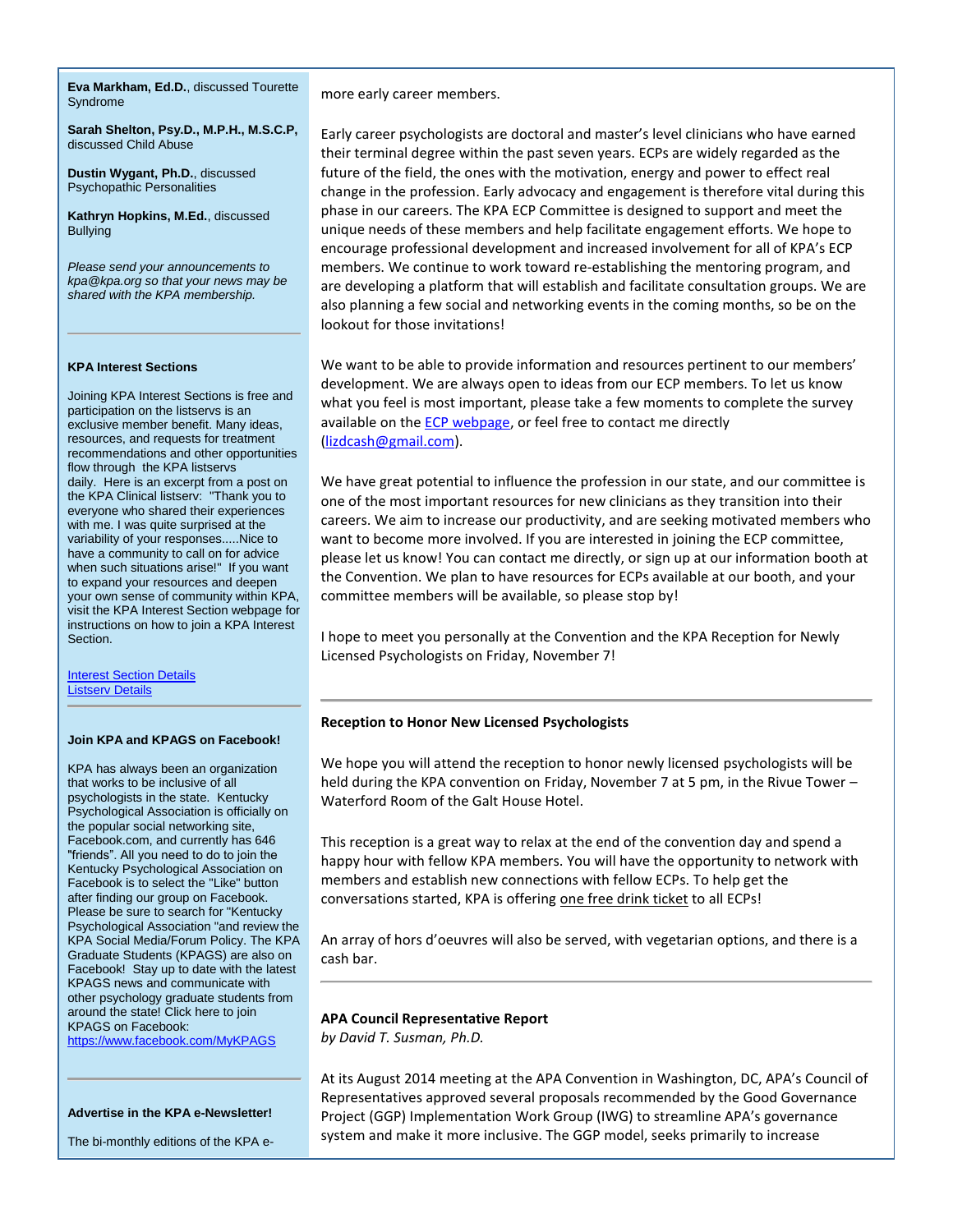Newsletter, are distributed to over 1100 KPA members. The eNewsletter is sent via blast email at the end of Feb, Apr, Jun, Aug, Oct and Dec with submissions accepted at any time. Complete information and pricing details are available on the KPA Advertising webpage.

#### **Support KPA During in 2014 via Shopping on Amazon.com**

You can support KPA when shopping on Amazon by clicking the Amazon link on the main KPA website as a first step in making purchases on Amazon.com. Up to 3% of every purchase made on Amazon when you click their link on the main KPA website benefits KPA.

#### **The Easiest Way to Accept Payments**

The Kentucky Psychological Association is pleased to offer member merchant accounts - credit and debit card processing for your practice. A merchant account provides your clients with a convenient and immediate payment option and makes it easy for them to pay you for your services. Accept payment for consultation fees, counseling sessions and insurance co-pays. With a merchant account, you can:

•Accept Visa, MasterCard, Discover & AMEX.

•Control cash flow & increase business. •Save up to 25% off standard bank fees. •No contract or annual fees. •No cost to transfer services - call to compare!

The process is simple. Begin accepting payments today! Call 866-376-0950 or visi[t www.affinipay.com/kpa.](http://www.affinipay.com/kpa)

#### **KPA Home Study Opportunities**

Under revised KRS CE regulations, you can now earn up to 12 credits per licensure cycle for home study courses. See what KPA has to offer...

[A First Step in Understanding the Affordable](https://kpa.site-ym.com/displaycommon.cfm?an=1&subarticlenbr=670)  Care Act and Its Potential Impact on the [Health and Mental Health of Kentuckians](https://kpa.site-ym.com/displaycommon.cfm?an=1&subarticlenbr=670)

[Navigating the CPT Changes for 2013](http://www.kpa.org/?page=610)

[KPAF Diversity Conference Home Study](http://www.kpa.org/general/custom.asp?page=606)  **[Courses](http://www.kpa.org/general/custom.asp?page=606)** 

[KPA Domestic Violence Home Study](http://www.kpa.org/?page=505)  [SeriesClinical Applications of Neuroscience](http://www.kpa.org/?page=505)  [Research Home Study Series](http://www.kpa.org/?page=505)

[Religion, Spirituality, and Clinical Practice](http://www.kpa.org/general/custom.asp?page=553)  [Webinar Home Study Series](http://www.kpa.org/general/custom.asp?page=553)

member engagement and give members a more direct voice in the decision-making process. It also strives to enable APA governance to respond more nimbly to issues of the day and to ensure strategic alignment across the organization.

Over the last year, the Council has approved several proposals from the IWG, including a three-year trial delegation of duties from the Council to the Board of Directors in four areas: financial and budgetary matters; the oversight of APA's chief executive officer; the alignment of the budget with APA's Strategic Plan; and internally focused policy development. These changes free up Council to focus on strategic and emerging issues affecting psychology and to engage in higher level dialogues that inform the development of policy and strategic directions.

The Council also approved a change in the composition of APA's Board of Directors. Under the change, the board would have six member-at-large seats open to election from and by the general membership. In addition, the board would have a public member, as well as student and early career psychologist representation. Two seats would also be reserved for members of a newly created Council Leadership Team (CLT), in order to ensure a bridge between the APA board and Council. The CLT will manage the work of Council, determine the process for Council to select topics for discussions and provide recommendations on agenda items that Council would consider. The CLT will have 12 members, all of whom would be current or past Council members. The changes to the board's composition require a Bylaw change which is expected to be sent to members for approval next year.

At its August meeting, the Council continued to grapple with the group's optimal size and structure. The questions still remaining -- and that will be considered at the February 2015 Council meeting -- include:

- The overall size of the Council.
- Whether the allocation of Council seats should be made on an apportionment basis, as they are currently allocated, based on size of a division or state/provincial/territorial association or based on one seat per constituency,
- Whether to adopt an IWG proposal recommending that nine at-large Council seats be added with slates based on an annual needs assessment.

In other GGP action, the Council received reports from the IWG on making better use of technology, on the delineation of financial oversight responsibilities within the new governance structure, a plan for developing a leadership pipeline and development program, and a plan for how emerging issues would be introduced to and triaged by the new governance system.

In addition, the Council approved a change in the functions of the Committee for the Advancement of Professional Practice (CAPP). The committee will now be wholly a committee of the APA Practice Organization (APAPO) and will continue to be responsible for the day to day oversight of APAPO in advocating for the c-6 professional and marketplace interests of practitioners in legislative, legal and regulatory arenas. CAPP will now report directly to the APAPO Board of Directors. The APA Board of Professional Affairs will continue to oversee the work of the Practice Directorate, including policy formulation; the development of both professional practice and clinical practice guidelines; public education and disaster response; and advocacy for access to quality mental health services.

In other action the Council: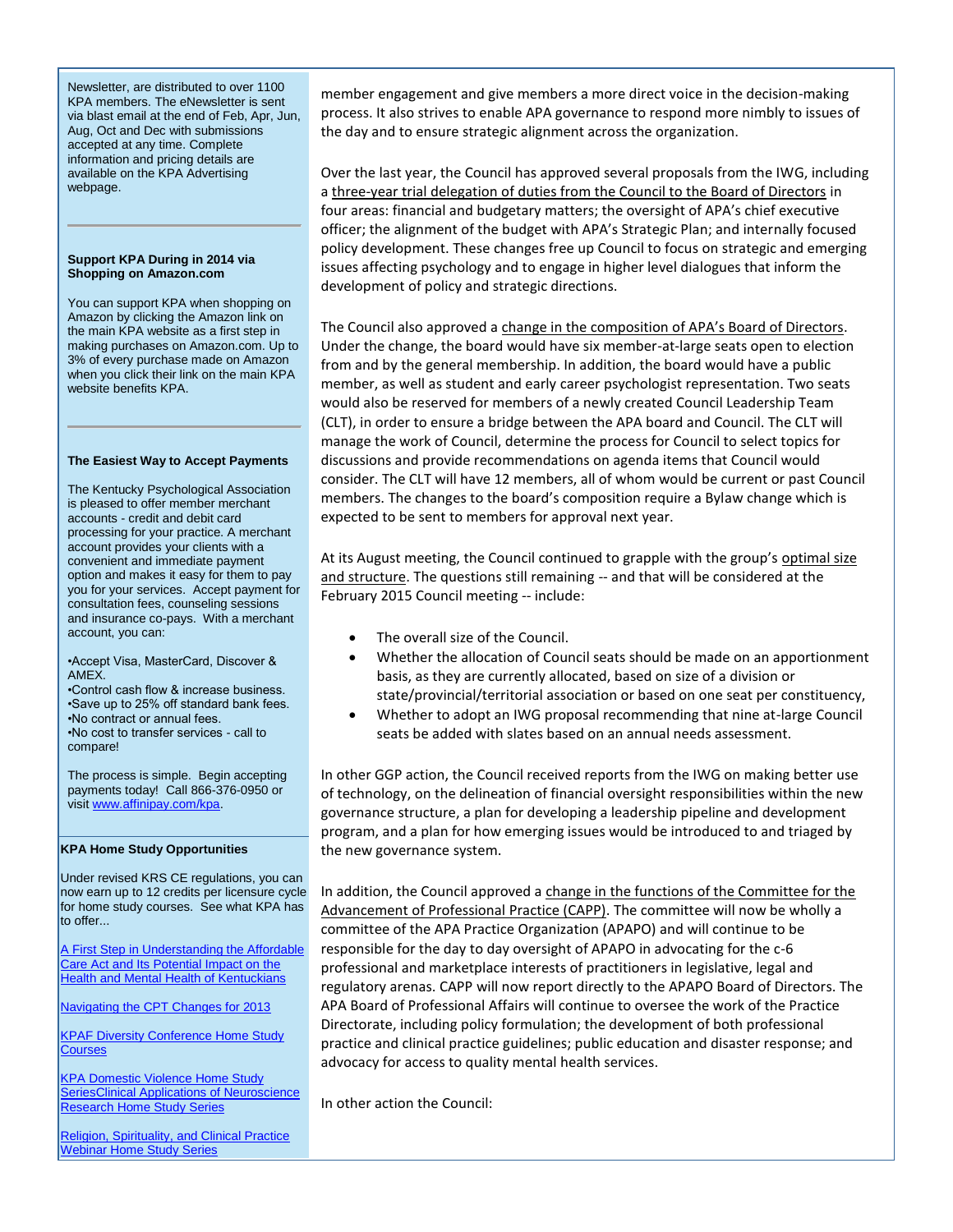[Exploring Attachment: Clinical Insights](http://www.kpa.org/?page=688)  [Across the Life Span, Season 1.](http://www.kpa.org/?page=688)

[Exploring Attachment: Clinical Insights](https://kpa.site-ym.com/?Attachment_S2)  [Across the Life Span, Season 2.](https://kpa.site-ym.com/?Attachment_S2)

View the **KPA Home Study Page for** [additional options.](https://kpa.site-ym.com/displaycommon.cfm?an=1&subarticlenbr=15)

- Approved a change to the Association Rules to now require that most APA boards and committees have at least one member who is an early career psychologist. Exceptions were allowed when membership criteria for a particular board or committee made a slate solely comprised of early career members impossible.
- Adopted a resolution aimed at stemming false confessions and wrongful convictions, including a recommendation that all interrogations of domestic criminal felony suspects be videotaped in their entirety and from a "neutral" angle. The resolution, which relies heavily on psychological research, states that law enforcement officers often close their investigations after a criminal suspect confesses, even in cases where the confession is inconsistent, contradicted by evidence or coerced. Many adults with mental disabilities and younger suspects don't fully understand their right to remain silent and to have a lawyer present, and are more likely to waive their rights. In addition, jurors often have difficulty distinguishing true confessions from false, in part because even false confessions sometimes contain vivid and accurate details and facts that had not been previously reported.
- Adopted as APA policy a resolution on gender and sexual orientation diversity in children and adolescents in schools that encourages education, training and ongoing professional development about the needs of gender and sexual orientation diverse students for educators and other school personnel.
- Adopted as APA policy a resolution in support of the UN Convention on the Rights and Dignity of Person with Disabilities.
- Adopted as APA policy the Guidelines for Clinical Supervision in Health Service Psychology. These guidelines delineate optimal performance expectations for psychologists who supervise trainees in health-service delivery settings.
- Approved the creation of a Div. 42 (Psychologists in Independent Practice) journal titled *Practice Innovation*.
- Approved the creation of an APA Committee on Associate and Baccalaureate Education. This committee will subsume the work of the current Psychology Teachers at Community College Committee.
- Adopted new policy that supports the inclusion on all governance boards and committee members who have not previously served in governance. Such members running for governance will be given the option to have the fact that they are new to governance service noted by an asterisk on the election ballot.
- Elected a class of 111 new APA Fellows. (Rhea K. Farberman, APA *Monitor* Executive Editor provided the initial draft of this summary.)

## **KPA Listserv Transition Information**

With the loss of our former hosting service for listservs, KPA is transitioning to a new listserv service provided through the APA Practice Organization. As we begin to make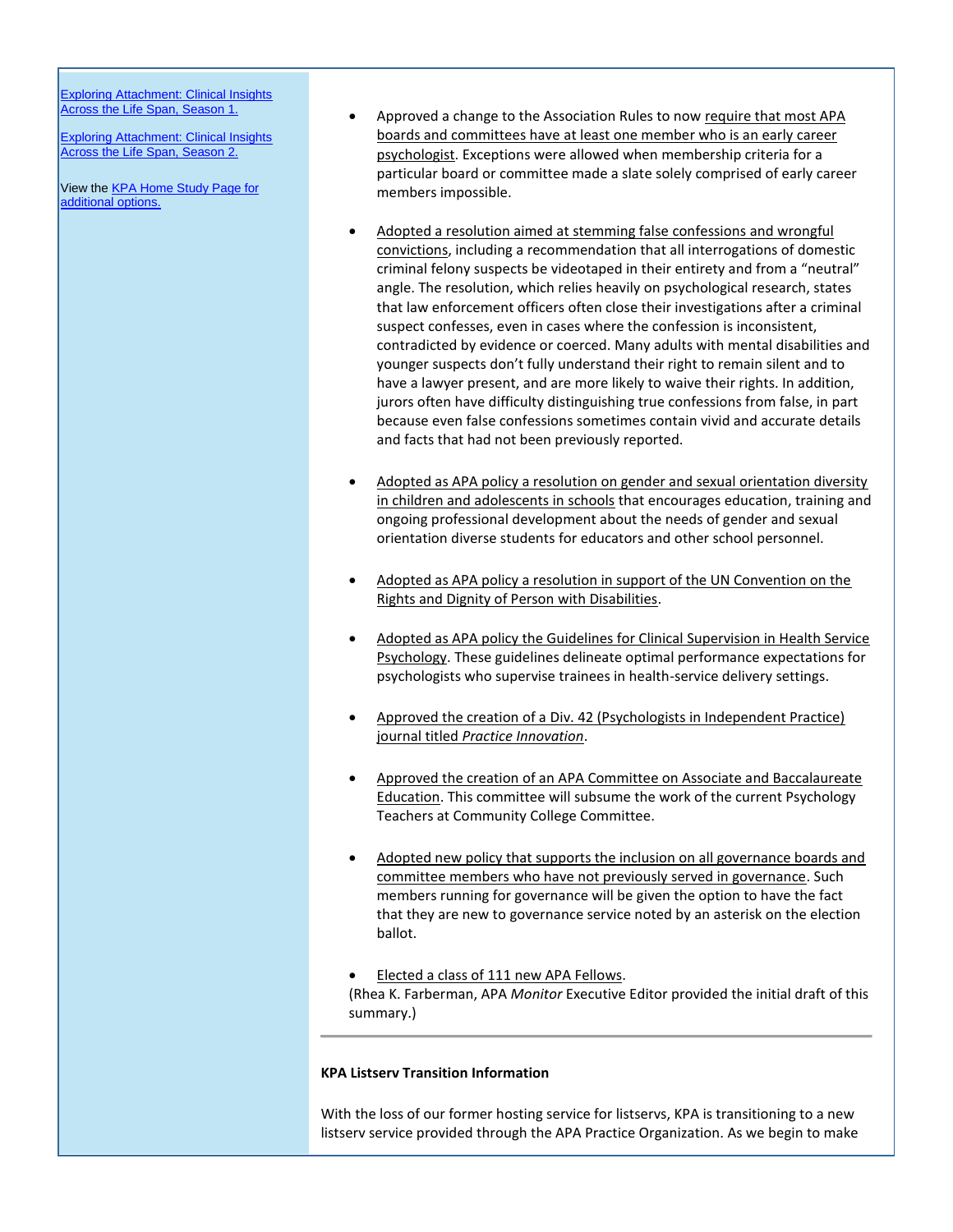this transition, you will be receiving a separate email from APAPO for every KPA listserv that you are subscribed to with details on how to send a message, unsubscribe, the APAPO listserv rules, etc. We hope that you enjoy our new listserv experience and look forward to getting our group communication back up and running!

## **Tools for the Trade**

*by Laurie Mount Grimes, Ph.D., Director of Professional Affairs*

We psychologists are big on helping our clients develop toolboxes full of strategies for coping, parenting, anxiety management, stress reduction, or any other therapeutic issue. As practitioners we attend CE events to gain new treatment strategies for our clinical toolbox. But how often do we sharpen our *professional* tools? Is it our habit to think about how our profession operates in the broader health care industry or overall workplace? Caught up in the day-to-day grind of practice, family, and other responsibilities, we often ignore these broader and seemingly less-tangible, nonurgent issues. Are they really pertinent to private practitioners anyway?

- Have you ever griped about dealing with insurance companies?
- Have you ever complained about insurance reimbursement rates?
- Do you think therapists licensed under other boards should be able to administer psychological testing?
- Do you have an opinion on the number of CE hours that should be mandated?
- Is the post-doctoral year necessary?
- Do you think master's level psychologists should have autonomous functioning?
- Do you think health insurance companies should have to provide mental health benefits equal to physical health benefits?
- Do you use or would you like to use health and behavior codes for reimbursement?
- Have you become a Medicaid provider this year?
- Are you satisfied with Medicaid reimbursement rates? Do you think the Duty to Warn should apply to outpatient settings?

These are some of the very pertinent issues that directly affect our daily practice of psychology and are (or have been) decided through legislative action. The practice of psychology will be dictated by other people – non-clinicians who may not understand mental health issues - if we don't participate in the legislative process. We need tools to advocate for our profession! KPA has been strategizing on how to fill the advocacy toolbox and is hoping to activate the membership to take a bigger role in the process. Some member participation opportunities include:

Joining the **KPA Advocacy Committee -** with Georgeann Brown at the helm the committee has had an impressive first year of activity and would welcome more members.

Attending the annual **Legislative Day** in Frankfort on Tuesday, February 24, 2015 - KPA members meet in small groups with state legislators to educate about psychological practice and lobby for specific legislation.

Joining the team of **bill watchers** who will share the job of monitoring legislative activity pertinent to psychology.

Donating. KPA is exploring the possibility of establishing a **PAC** (political action committee) to make monetary donations to *both* Republican and Democrat parties.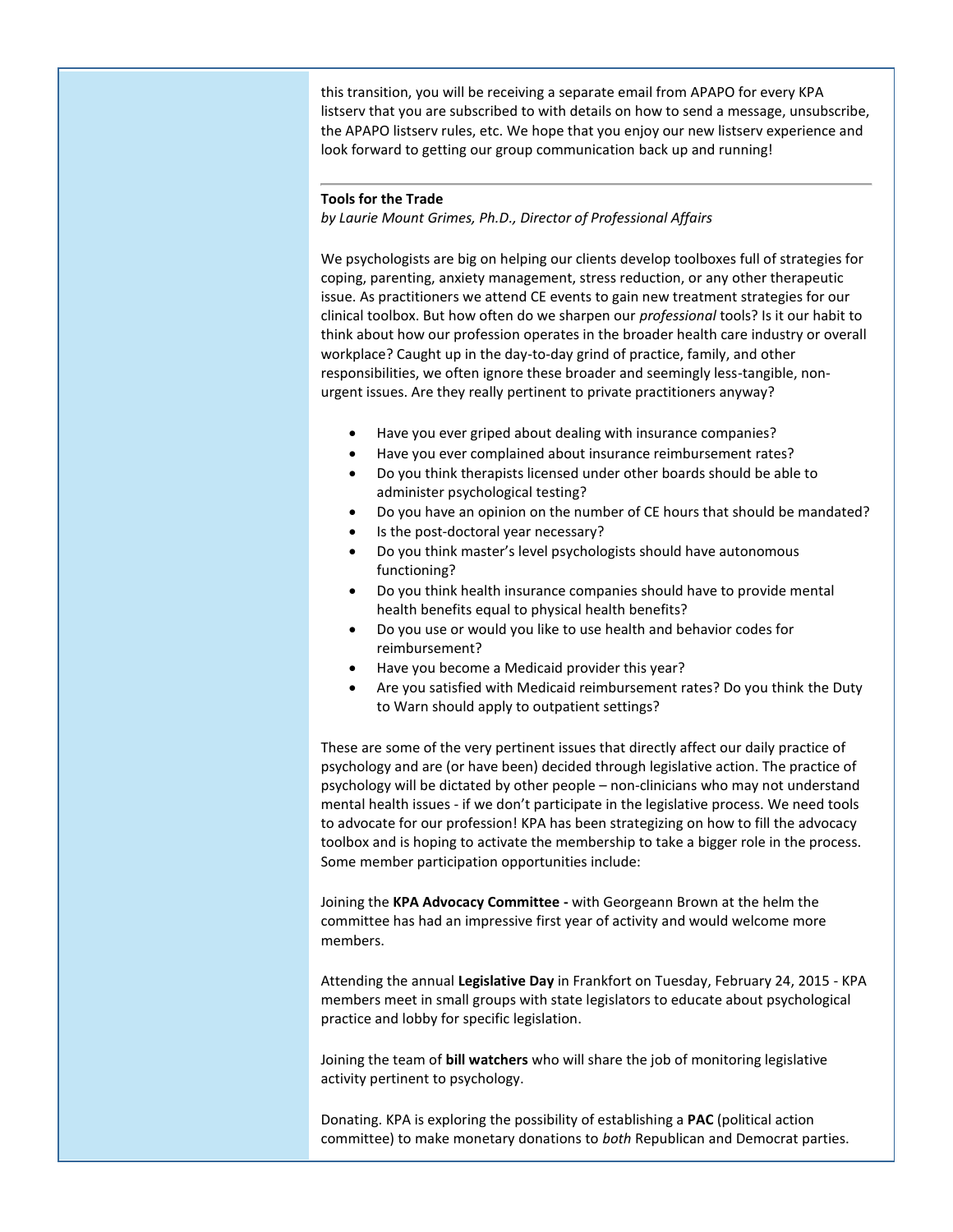The emphasis would be on issues important to psychology, not on partisan affiliation.

Look to hear more about these opportunities in the newsletter and at convention. Or contact KPA today to get started! You can find me a[t Laurie@KPA.org.](mailto:Laurie@KPA.org)

#### **Kentucky Psychological Foundation News**

#### **2015 Spring Academic Conference – Save the Date!**

The 2015 Spring Academic Conference will be held on Saturday, March 28th, 2015 at Midway College. This year's theme is *"A Call for Compassion: Using Psychology for a Better World."* Complete details coming in December/Early January!

Help support the Kentucky Psychological Foundation by [making a donation today!](http://www.kpa.org/donations/fund.asp?id=7869)

#### **Research Colloquium Travel Award**

The Kentucky Psychological Foundation has created an initiative to support the presentation of research colloquia by psychologists in academic or research settings within the Commonwealth of Kentucky. The purpose of this initiative is to foster inter-institutional networking between Kentucky academic or research institutions, promote the exchange of ideas, and provide career-development opportunities for academic and research psychologists within the Commonwealth. [Click here for](https://kpa.site-ym.com/?638)  [details.](https://kpa.site-ym.com/?638)

#### **Call for Proposals: Randy Gerson Memorial Grant**

The American Psychological Foundation (APF) is seeking proposals for the 2015 **Randy Gerson Memorial Grant**, which supports graduate student projects in family and/or couple dynamics, and/or multi-generational processes. Work that advances theory, assessment, or clinical practice in these areas is eligible. **The deadline for proposals is February 1, 2015**.

Please see the APF website for more information: [http://www.apa.org/apf/funding/gerson.aspx](http://www.kpa.org/link.asp?e=dr.sean.reilley@gmail.com&job=1553392&ymlink=2808980&finalurl=http%3A%2F%2Fwww%2Eapa%2Eorg%2Fapf%2Ffunding%2Fgerson%2Easpx)

**Leveraging Free Resources to Build Your Practice** *by guest Jim Ray, MBA*

When was the last time you gave serious attention to the business of your practice? In this article, I'm going to recommend several free resources you can find and use to your advantage. There are many companies out there that want to entice you to spend money with them. At times, specific services are absolutely worth the money. For now, let's concentrate on leveraging free resources to build your practice.

In [KPA's August 2014 Newsletter](http://jimrayconsultingservices.com/differentiate-yourself-to-grow-your-practice/), I discussed the power of focus and the importance of crafting an easy-to-deliver description of your practice. I recommended, "Before you worry about how to spread the word, spend time defining what those actual words are." Assuming you've completed that, now let's focus on getting the word out about you and your practice.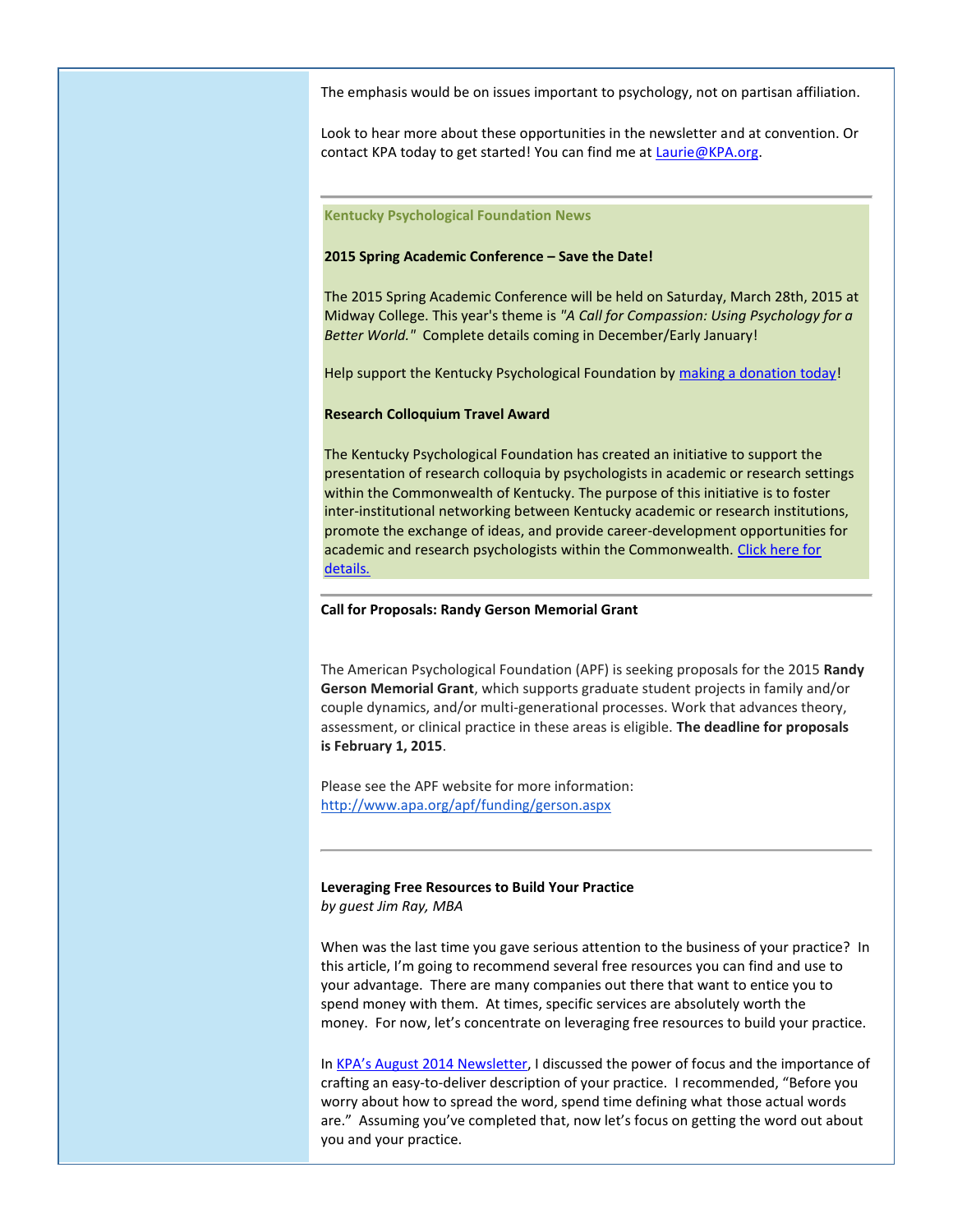### **Where Should You Start?**

There are a lot of options available to you, but you might find using the Internet is the most cost-effective place to start. You'll be able to expand your reach to the broadest audience in a relatively short period of time. But remember, this is a marathon, not a sprint.

It's helpful to break the cyberspace down into "channels." I'm a fan of making the process manageable. Think of the channels as various resources on the web that have unique capabilities, uses, and purposes. Here's a quick list to help you visualize some of those channels:

- Google Map Listings (also Yahoo, Bing and others)
- Various Online Directories (including yellow pages and healthcare specific versions)
- Social Media (including LinkedIn, Facebook, Google+ and Twitter)
- YouTube
- Your Website/Blog

For those of you who are relatively new to marketing on the web, understand that people search various ways to find information. They may use your name, the name of your practice, or even iterations of a general topic (e.g. Louisville mental health services). By making sure your online business information is valid, you have a better chance that your correct information will be one of the choices they are provided during an online search. It doesn't help if an old listing shows up with an outdated [phone number.](http://jimrayconsultingservices.com/remember-track-tracking-numbers/) It happens all the time.

**Important Note:** Don't confuse these listings with Pay-per-Click (PPC) ads. Those cost money. PPC ads (such as Google Ads or "sponsored listings") can show up on the same page, but they are a different tool all together.

## **List Your Practice on Google**

The first place I'd start is by claiming your Google Map (or Business) listing. Google is by far the largest search engine. Making sure information about you and/or your practice shows up correctly is vital. Google has recently made it very easy to get your practice listed. [Click on this link,](https://www.google.com/business/) then click on the blue GET on GOOGLE button. It's a simple process.

You'll want to set up your listings on Yahoo and Bing as well, but if your time is limited, Google will provide best use of it.

## **Claim Free Listings on Directories**

The next step I recommend is to visit the various yellow page sites. They all provide free listings, so go ahead and take full advantage of them. Be sure to search for your own name and the name of your practice. There may already be an established listing for you. If so, you'll want to "claim" the listing, which will enable you to update the information and provide links to your other online properties (e.g. website/blog, LinkedIn profile, YouTube Channel, etc.). Here are links to the main yellow page directories:

- [www.YP.com](http://www.yp.com/)
- [www.YellowBook.com](http://www.yellowbook.com/)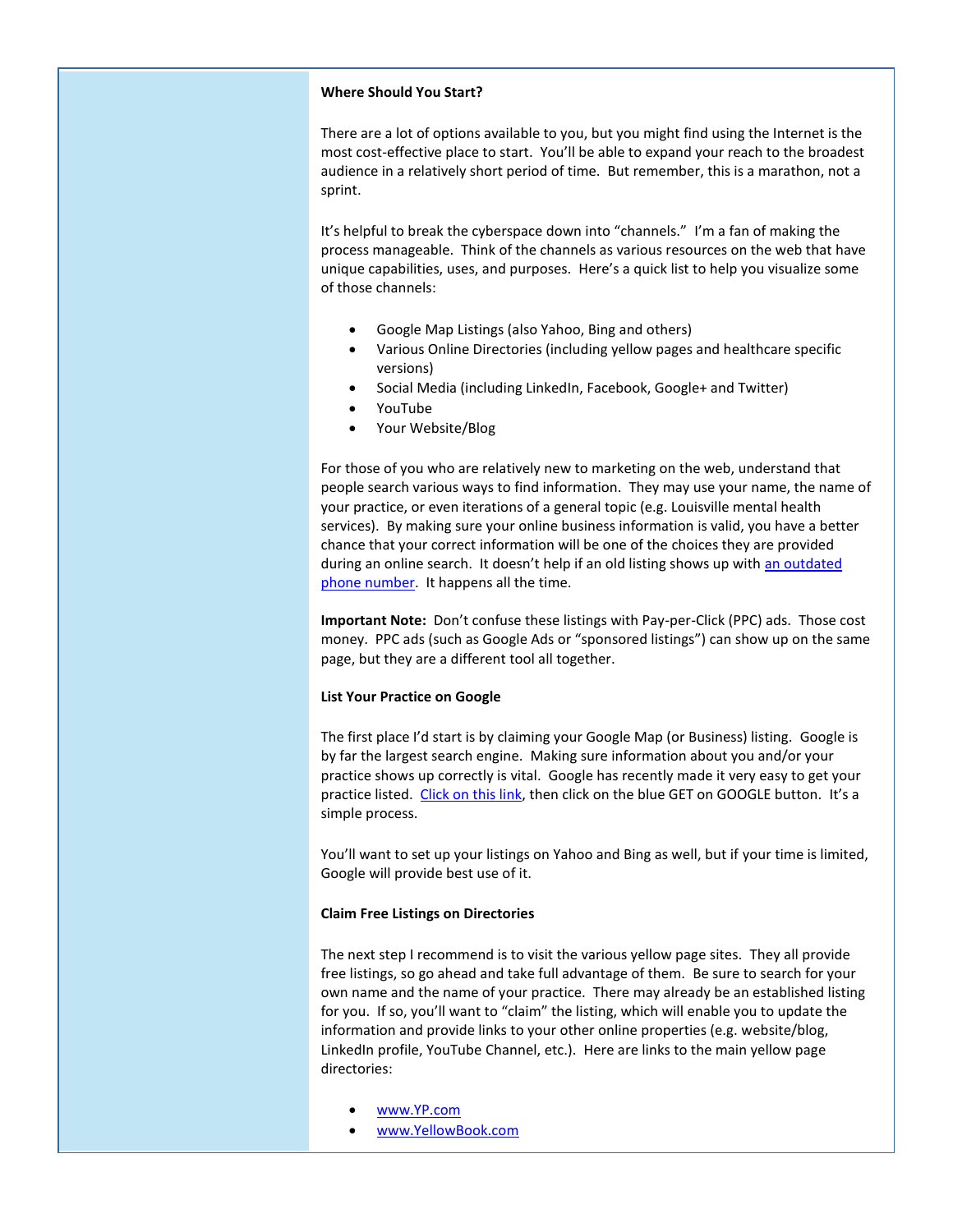- [www.Superpages.com](http://www.superpages.com/)
- [www.DexKnows.com](http://www.dexknows.com/)

### **Set Up Social Media Properties**

Social media is a very robust channel for professionals who wish to promote their respective businesses. While many people already have personal Facebook pages and other properties, it's important to establish a separate property for your business. Obviously, there are some things that you may want to keep out of the general public's eyes, such as family photos and other items. Those are fine for people you've accepted as Facebook "friends," but not necessarily okay for patients/clients. I set up a separate and distinct Facebook page for my business consultancy: [www.Facebook.com/JimRayConsultingServices.](http://www.facebook.com/JimRayConsultingServices)

There are always ethical issues surrounding the use of social media. One of the safeguards you could employ is to make sure you change your settings so that no comment can be posted to your page without your approval. I've found that to be very helpful to block spammers and other potentially inappropriate comments.

Another issue with Facebook is that people may inadvertently expose confidential information. Again, making sure you have the ability to moderate the comments can resolve this issue.

Before you get too intimidated about social media, the positives can far outweigh the negatives. I use my social media properties as a way to distribute various articles, videos and other information. It's important to remember that you can extend your reach by publishing quality information among the various properties. Someone may "follow" you on one site (e.g. LinkedIn), but not necessarily others (e.g. Facebook). If you only update one, you'll miss many other people, some of who could turn out to be new clients or great referral sources.

Social media also provides people a way to receive updates from you, without having to visit your individual website/blog, etc. If they "follow" or "like" your page, theoretically, they'll receive a notification each time you post something new.

Another social media resource is LinkedIn. Interestingly, I chose not to set up a business profile, but rather to simply establish a profile as an individual. LinkedIn can be an excellent referral source among professionals. Here's a link to my profile: <https://www.linkedin.com/in/jimray4>

One of the features I like best about LinkedIn is the ability to add "posts" to your profile. While LinkedIn gives you the ability to enter a quick status update (very similar to Facebook), those updates get pushed further and further down and will eventually get lost. By adding posts, the articles get "pinned" to the upper area of your profile in the Posts section. Posts remain there so more people can see your useful information. Your viewers have the option of sharing/liking your posts to assist in further distribution.

You can add a post by slowly moving your mouse over the right corner of the "Status Update" window on the main page, after you've signed in. You'll notice a pencil icon. Click on that icon and you'll go to a larger window for your posts.

ProTip: It's always a good idea to ask people to "share" your article if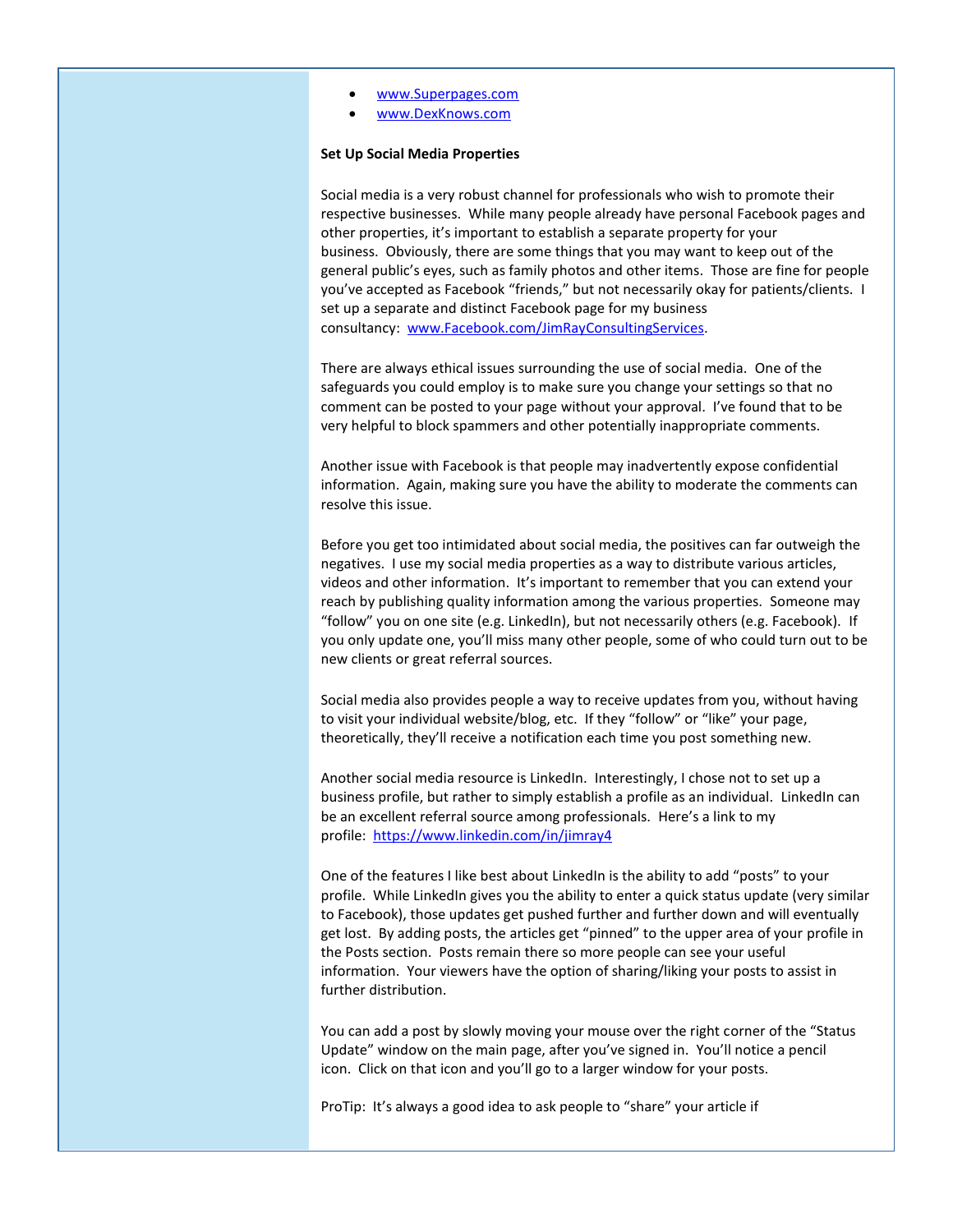they've found it helpful. Don't miss out on the opportunity to incorporate a call to action. You can easily expand your reach with this simple request.

## **Launch a YouTube Channel**

YouTube is an intimidating property for many professionals. However, we're a mediadriven society. Many people would prefer to watch rather than read information about a certain topic. YouTube is a great repository for all sorts of information. Here are a few facts to consider from a recent blog post I wrote abou[t creating online video:](http://jimrayconsultingservices.com/creating-website-videos-easy/)

- YouTube is the 2<sup>nd</sup> largest search engine.
- Google (the largest search engine) owns YouTube.
- Americans watched 52.4 billion online content videos in Dec 2013, alone.
- For more video stats: [Click on this link.](http://www.invodo.com/resources/statistics/)

The best way to get manage your videos is to set up a YouTube Channel. I'd recommend you set up a channel for your practice, rather than your own name. If you've ever set up a Facebook or LinkedIn profile, it'll seem very familiar. You'll need to sign in to YouTube.com. Normally, if you already have a Gmail account, you may be able to use this to login. The tool will give you the option of setting up a new channel. From there, you'll be able to upload videos, write descriptions about the video and your services (take advantage of this section!), and even include a link back to your website/blog.

ProTip: Remember to use the http:// in front of your website address to make it a live link in your video's description.

Once you upload a video to your channel, you'll receive a small website link to that actual video. You can quickly copy and paste that link in your blog post, LinkedIn profile, Facebook page, etc. It makes disseminating your videos quick and easy.

One last thing about online videos: It's a good rule of thumb to limit your videos to 1-2 minutes in length. If find the need to go longer, consider breaking the video into multiple segments. That gives you additional assets and you can distribute them over time (e.g. week 1, week 2, etc.).

If you're interested in [creating](http://jimrayconsultingservices.com/creating-website-videos-easy/) videos, you might want to read my post on creating [professional videos using your iPhone.](http://jimrayconsultingservices.com/creating-website-videos-easy/)

In summary, there are many free tools available to you for promoting your practice. While a well-designed website/blog is a great idea, there are other free, online resources you can put to work with just a little sweat equity.

If you have questions about these resources, or would like help in setting them up, I'd be happy to assist you on an hourly basis. Feel free to contact me via [my website](http://www.jimrayconsultingservices.com/contact) or simply **give me a call at: (502) 208-9639**. I'll be happy to discuss your specific needs. As always, if you found this information helpful, I'd appreciate the favor of having you tell your friends and colleagues about it, by sharing this article.

### **KPA Member Benefits: FREE Consultation Resources!**

KPA members have access to free consultations with Director of Professional Affairs,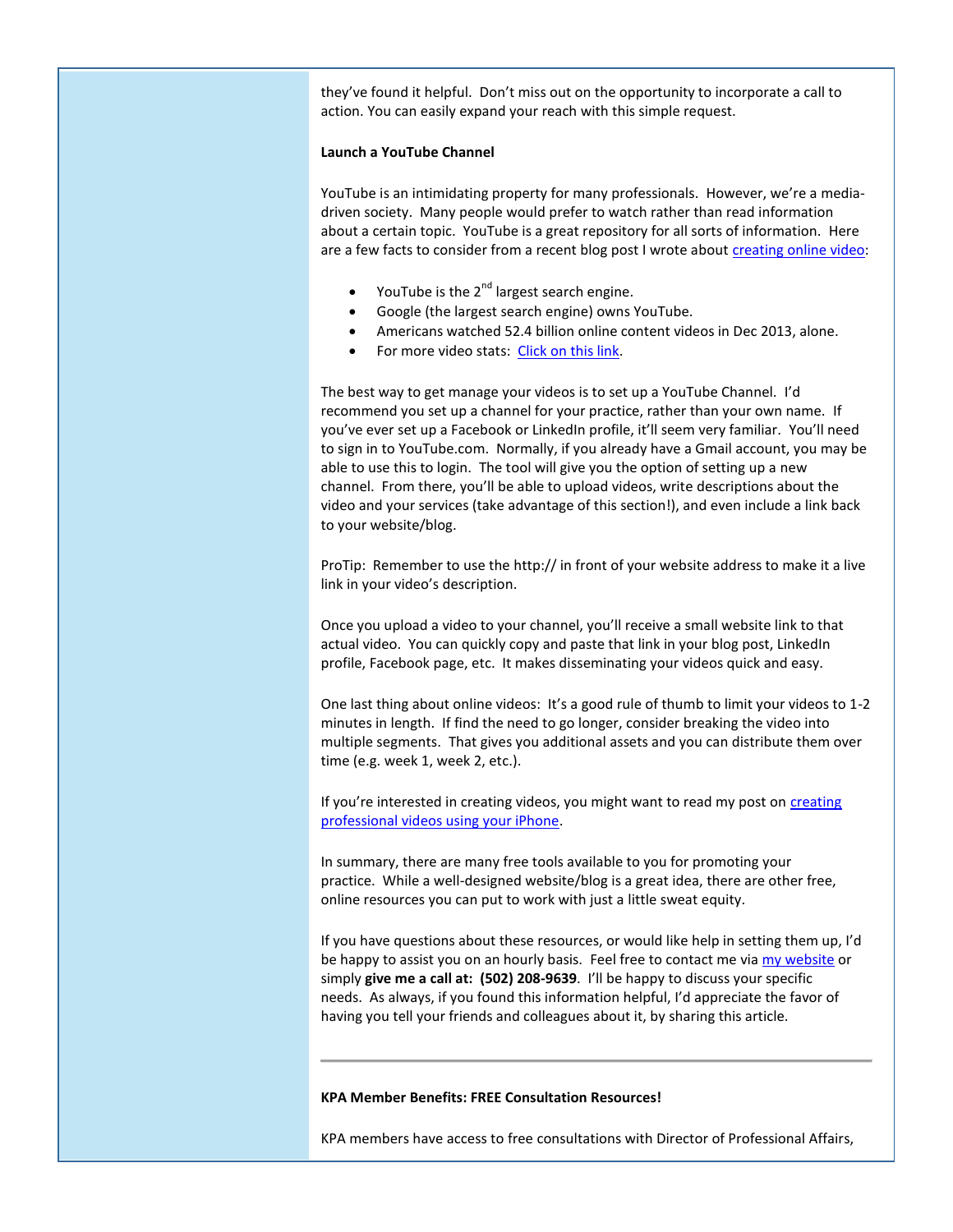Dr. Laurie Grimes, for questions and issues related to clinical practice, and to the KPA Ethics Committee for ethics-related questions and concerns. Clic[k HERE](http://www.kpa.org/?page=440) to learn more, and to access an on-line consult request form.

# **Q&A on Current Issues in Ethics** *by KPA Ethics Committee*

## **Ethical Question:**

The Ethics Committee was asked a question regarding alternatives for dealing with a client with non-imminent suicidal ideation (SI) who refused to allow the psychologist to consult with the primary care physician (PCP) who prescribes psychotropic medication. The psychologist also asked whether or not services can be terminated if the client does not allow communication with the medical provider.

*The Ethics Committee believes there are a number of unanswered questions that might come to bear on an ethical decision in this case. What provisions were stated in the Consent for Treatment regarding consultation with other treatment providers in the client's life? What* provisions were stated in the Consent for Treatment regarding what the treating psychologist will do when SI is expressed? What is the need to contact the PCP; are the medications being prescribed of concern in terms of the SI? Has a Safety Plan been completed with the client; if not, this should be considered. If there is imminent concern for the client's safety, disclosure of confidential information can be done without a release. Termination of the client relationship can ethically only be considered under certain circumstances, but consultation with a colleague is always a good choice when in doubt about how to proceed clinically.

The following APA Ethical Principles apply to the question:

4.02 (a) Psychologists discuss with persons (including, to the extent feasible, persons who are legally incapable of giving informed consent and their legal representatives) and organizations with whom they establish a scientific or professional relationship (1) the relevant limits of confidentiality and (2) the foreseeable uses of the information generated through their psychological activities.

4.05 (a) Psychologists may disclose confidential information with the appropriate consent of the organizational client, the individual client/patient, or another legally authorized person on behalf of the client/patient unless prohibited by law.

4.05 (b) Psychologists disclose confidential information without the consent of the individual only as mandated by law, or where permitted by law for a valid purpose such as to (1) provide needed professional services; (2) obtain appropriate professional consultations; (3) protect the client/patient, psychologist, or others from harm; or (4) obtain payment for services from a client/patient, in which instance disclosure is limited to the minimum that is necessary to achieve the purpose.

# **4.06 Consultations**

When consulting with colleagues, (1) psychologists do not disclose confidential information that reasonably could lead to the identification of a client/patient, research participant, or other person or organization with whom they have a confidential relationship unless they have obtained the prior consent of the person or organization or the disclosure cannot be avoided, and (2) they disclose information